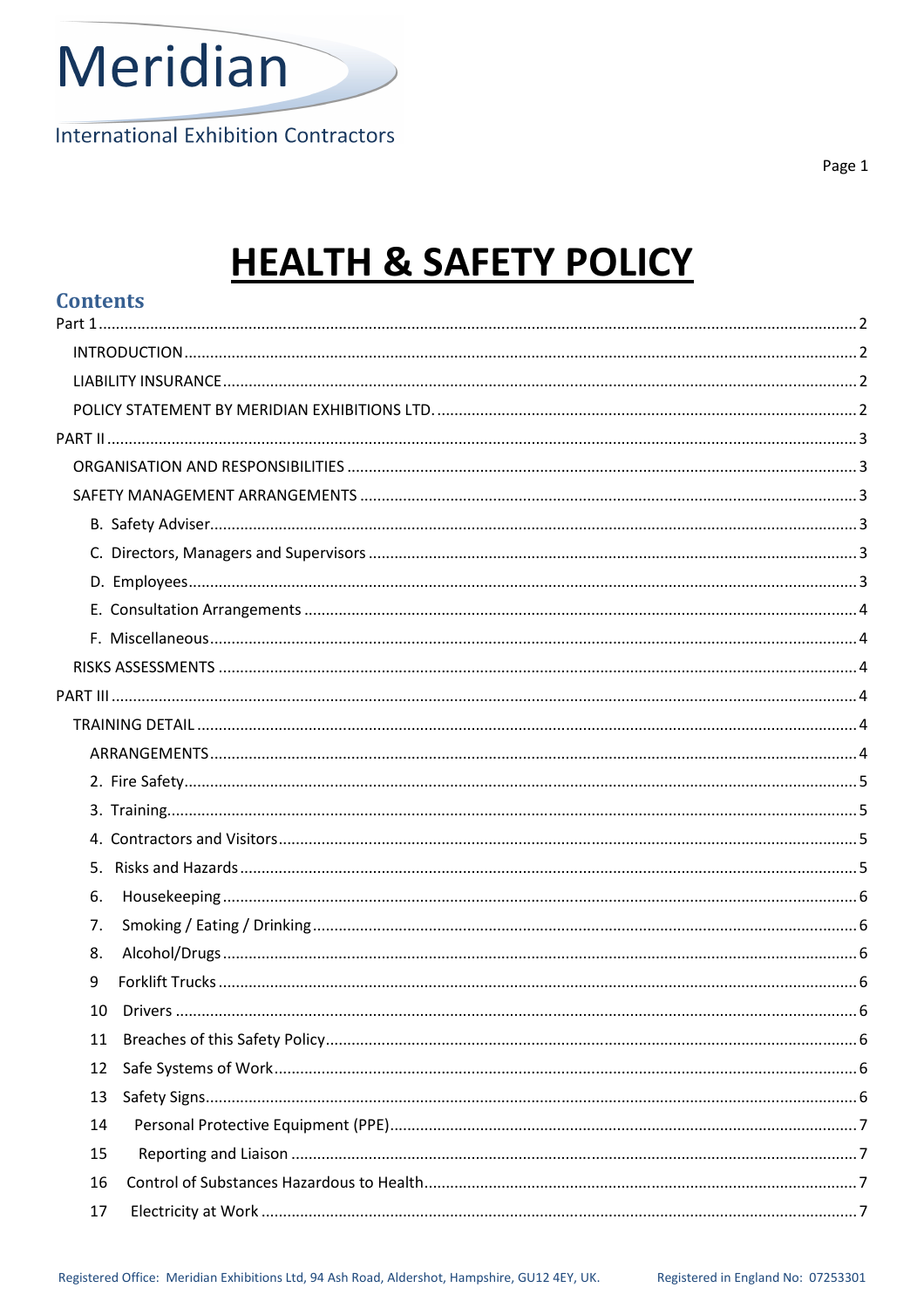

# **International Exhibition Contractors**

FULL PUBLIC LIABILITY INSURANCE IS CARRIED FOR ALL EMPLOYEES AND ALL WORK CARRIED OUT COMPLIES WITH THE REQUIREMENTS OF THE ELECTRICITY AT WORK REGULATIONS 1989 AND THE EVA REGULATIONS FOR STAND ELECTRICAL INSTALLATIONS 1998, CURRENT IEE REGULATIONS AND ANY AMENDMENTS THERETO.

# Part 1

# INTRODUCTION

The Health & Safety at Work Act 1974 places specific obligations upon both the employer and employee. The Act's main objectives are to secure the health, safety and welfare of people at work, and to protect others against risks/hazards to their health and safety arising out of work activities.

Employers are required to produce a Health and Safety Policy Statement and details of their arrangements and organisation for dealing with matters of Health and Safety. A copy of the Company's Health & Safety Policy will be issued to all employees, and be displayed on company notice boards.

However, if accident prevention is to be effective and injury to people and damage to property reduced, contributions have to be made by all, and at all levels of personnel.

Where necessary management will verbally explain and/or translate this policy, so all persons fully understand.

# LIABILITY INSURANCE

Meridian are fully covered by both Employer to one million pounds {£1,000.000.00] and Employee Liability insurances to the current suggested value of £10,000,000.00 [10 million pounds]. All equipment owned by Meridian is also fully covered on site.

# POLICY STATEMENT BY MERIDIAN SERVICES LTD.

It is an ongoing policy of Meridian to continue to train and upgrade employee's knowledge of equipment and regulations to ensure that staff are fully aware and comply to the latest regulations. This is done by video - book or personal contact.

This document is read & understood by staff of Meridian and by their sub-contractors. This policy forms part of the employment contract between Meridian and its staff or sub-contract labour.

Our policy is to provide and maintain safe and healthy working conditions, equipment, and systems of work for all our employees, and to provide such information, training, and supervision as they need for this purpose. We also accept our responsibility for the health and safety of other people who may be affected by our activities.

The allocation of duties for safety matters and the particular arrangements which we have made to implement our policy are set out in the following pages.

Part III of this policy sets out the arrangements in place to ensure health and safety in the company's operations. These do not include "Electricity", which in view of its significance, forms a major part of this policy. Accordingly we have set out our health and safety standards when working with and using electricity in a dedicated section of the policy - Appendix 1.

This policy will be kept up to date, particularly with regard to business changes. To ensure this, the policy and the way it is operated will be reviewed each year.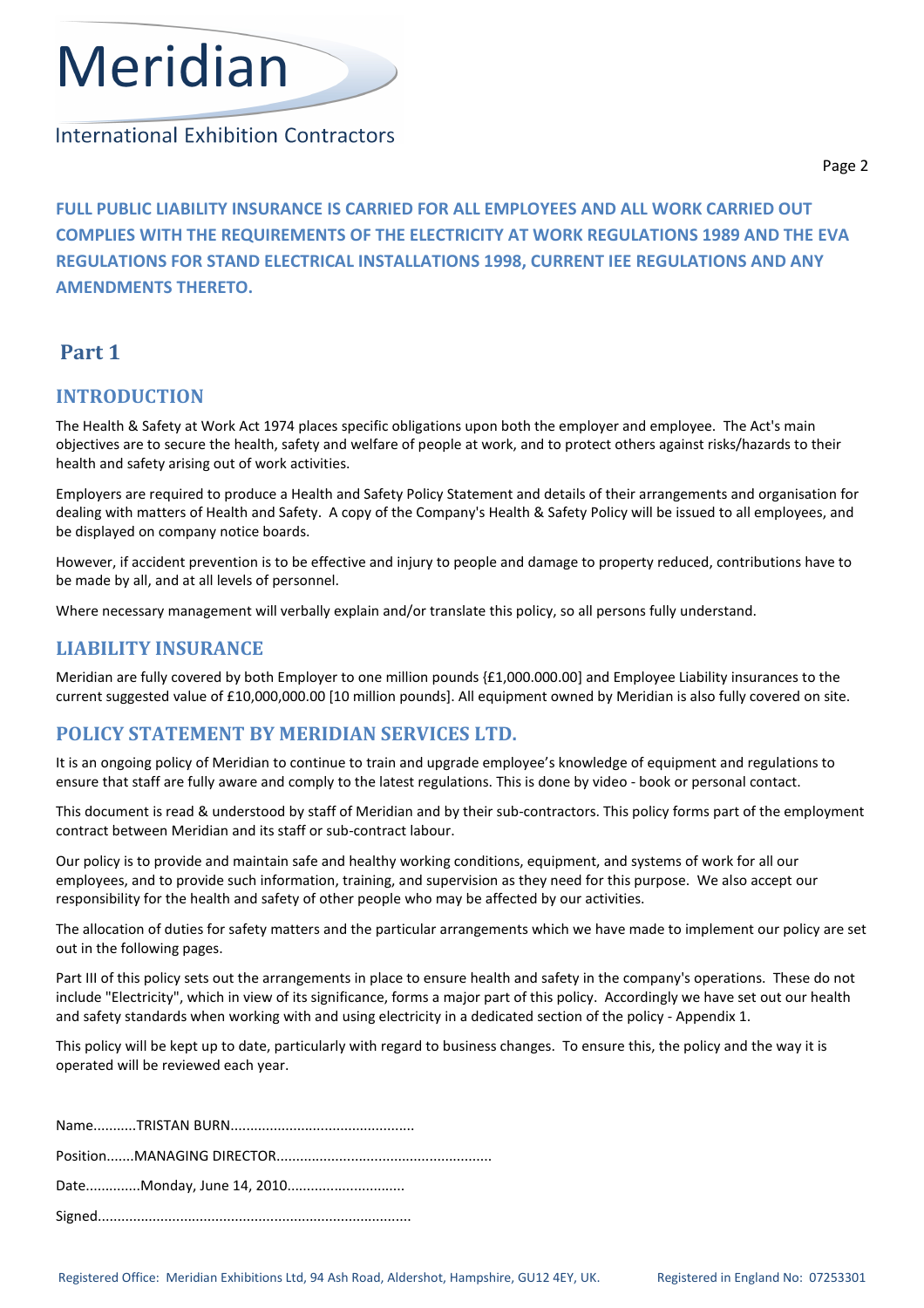**International Exhibition Contractors** 

# PART II

# ORGANISATION AND RESPONSIBILITIES

- A. Overall Responsibility
- B. Organisation Chart

# SAFETY MANAGEMENT ARRANGEMENTS

TRISTAN BURN

# SUB-CONTRACT

The Managing Director...Colin Cox.....is ultimately responsible for health and safety within the company. The following personnel are answerable in respect of health and safety for the areas described.

- i All workshops/stores operation...........TRISTAN BURN........................
- ii Offices and Administrative areas..........MARIA DE CERVO......................
- iii On site Build up/Pull out......................ALEX JEFFERS
- iv Any other............................TRISTAN BURN.......................................

# B. Safety Adviser

..Tristan Burn....acts as Safety Advisor to the company in accordance with the management of Health and Safety at Work Regulations 1992, (MH.SW) and is available to provide advice to company management and members of staff.

# C. Directors, Managers and Supervisors

Notwithstanding the health and safety duties and responsibilities of those persons named in paragraphs A and B above, managers and supervisors are responsible for the health, safety and welfare of all their subordinates, for contractors' staff who are working under their jurisdiction, and for any visitors, when they are in areas over which they have control.

# D. Employees

Each employee has a number of statutory responsibilities while at work, inter alia to.

i Look after their own health and safety, and that of others who may be affected by their acts or omissions.

ii Co-operate with their employer, in all measures which the employer takes to comply with his statutory health and safety responsibilities.

iii Not to intentionally or wilfully, interfere with, or misuse, anything provided in the interest of health and safety and welfare.

iv Use machinery, equipment, safety devices, etc. provided to them in accordance with the training and instructions in its use which they have received.

v Inform their employer of any situation which they consider represents a serious or imminent danger to them while at work, and of anything which they consider to a shortcoming in their employers arrangements for health and safety.

vi Inform their employer of any defect or other problem, for example - poor fitting with any personal protective equipment issued to them.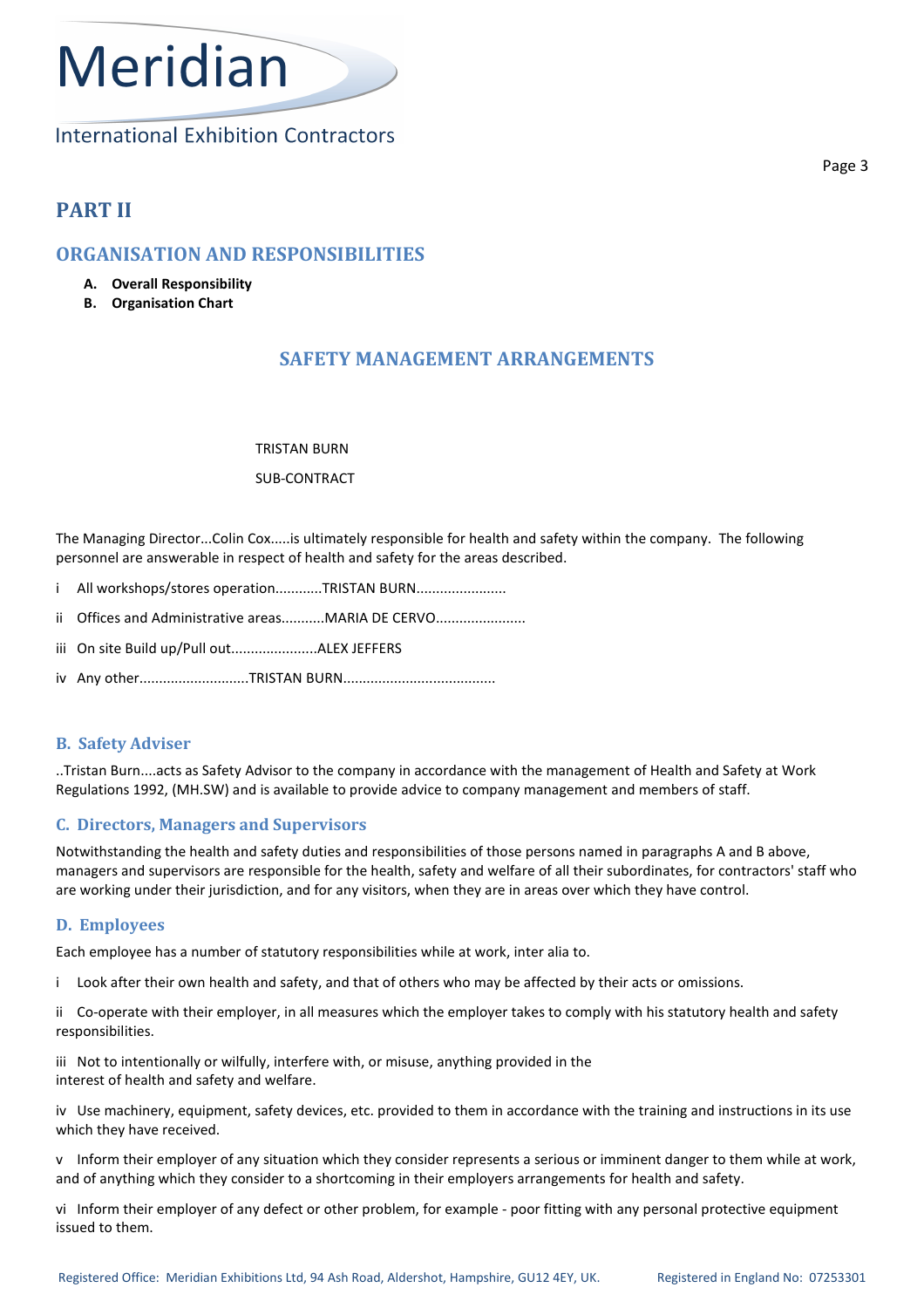# **International Exhibition Contractors**

Page 4

# E. Consultation Arrangements

Consultation between management and employees in respect to workplace health and safety matters will be through a Health and Safety Committee, whose functions include promoting co-operation between management and employees in respect to health and safety, developing measures to improve health and safety and measuring their effectiveness. The Committee will meet every.....MONTH..........and comprise the following:

| Managing Director:                  |  |  |  |
|-------------------------------------|--|--|--|
| Member of Supervision:              |  |  |  |
| Two employee Representatives: OTHER |  |  |  |

# F. Miscellaneous

i Safety Training - will be co-ordinated and arranged by...TRISTAN BURN.....(See Part III Para 3)

ii Safety Inspections - will be carried out by each Manager/Supervisor for their areas of responsibility not less than once a month, see also Part III (Arrangements - para2). A record of these inspections will be maintained.

iii Plant and Equipment - monitoring and record keeping for the maintenance of plant and equipment is the responsibility of ......TRISTAN BURN.........................

iv Accident Investigations - every accident reported will be investigated by...TRISTAN BURN........ and a report given to the Managing Director.

# RISKS ASSESSMENTS

The risk assessment is low bearing in mind that all electrical equipment would be switched off prior to any servicing. This is further enhanced by all switchgear conforming to the new regulations and providing Consume protection by provision of 30 ms safety RCD mains unit on each stand with mcb [miniature circuit breakers] to reduce the overload factor.

# PART III

# TRAINING DETAIL

All members of staff are kept up to date concerning all matters of safety and equipment operation.

Electricians on site are JIB trained and reoccurrence training is provided where required. Where 3 phase [415 volt] situations occur the systems are double checked for safety.

# ARRANGEMENTS

### 1. Accidents and First Aid

The First Aid Box is located at/in....OFFICE & WORKSHOP... Each company vehicle is also equipped with a first aid box. First aid boxes will contain only the materials specified in the guidance to the Health and Safety (First Aid) Regulations 1981. It is the duty of first-aiders to ensure that no other materials, in particular analgesics, are in the first aid boxes.

Company first aid personnel are ...TRISTAN BURN...........

Any employee involved in an accident at work, whether injured or not, must report the accident to their supervisor and ensure that it is recorded in the accident book which is located at head office.

A range of serious accidents have to be reported to the relevant statutory authority immediately they occur, in addition to being recorded in the accident book. It is our duty to make these reports even if the accident occurs at an exhibition centre or elsewhere, if an injury is sustained by one of our employees.

All staff are therefore required to co-operate by reporting all accidents immediately they occur, however trivial the incident and/or injury.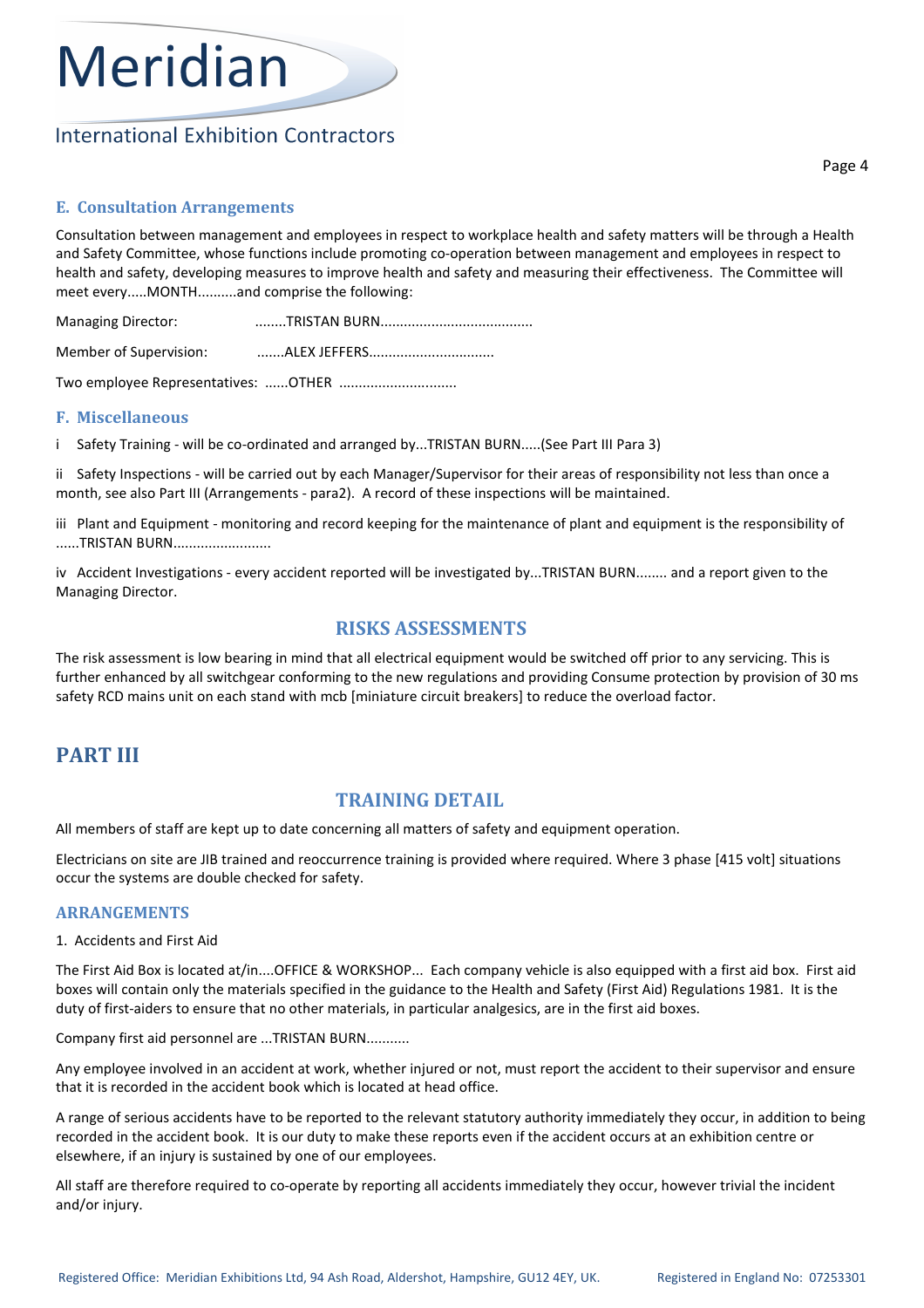# **International Exhibition Contractors**

Page 5

In addition, there is a statutory duty to report a number of classes of "Dangerous Substances", whether or not injuries occur as a result.

..TRISTAN BURN...is responsible for compliance with the company's reporting duties. He should be consulted whenever in doubt about a need to report an accident or dangerous occurrence.

# 2. Fire Safety

Escape routes - to be checked daily by......TRISTAN BURN........................

Fire Alarm - to be checked weekly by........TRISTAN BURN.......................

Emergency evacuation procedures are displayed prominently around the building. Employees should thoroughly familiarise themselves with the Procedures, and note the position of fire exits, fire alarm call points, and fire-fighting equipment.

Fire extinguishers will be checked annually. ..TRISTAN BURN... will ensure that this check is carried out by a normal contractor, that documentary evidence of this check is kept, and that every fire extinguisher is examined at the time of the annual check.

# 3. Training

Suitable training will be arranged and co-ordinated by.......TRISTAN BURN.... who will maintain records of all training given and received. Health and Safety training will include as a minimum:

a) Induction training for all new starters, including temporary staff and contractors.

, This training will cover the contents of this safety policy in detail, a "walk through" every escape route, and a visit to the emergency assembly area.

- b) Training specific to every machine, and item of equipment, to be used by new starters, temporary staff, an
- d) Contractors, before starting work on the machine and/or equipment.
- c) Refresher/repeat training for all staff at least once annually.
- d) Such other training as is required to comply with the appendices of this policy.

# 4. Contractors and Visitors

All contractors are required by law to receive a comprehensive health and safety training briefing before they commence work, visitors should be given suitable and sufficient information about hazards in the premises, and details of the emergency evacuation arrangements. Contractors and visitors must accept and abide by works procedures/rules, and are restricted to their work; they should not enter other areas or buildings without permission.

# 5. Risks and Hazards

It is particular important that every employee understands the nature of workplace risks and hazards. These are covered in detail in a number of appendices to this safety policy and are summarised below.

All staff must familiarise themselves with these appendices and comply with them at all times.

1) General

Every employer has a duty to develop a "Risk Assessment" covering risks applicable to their operations. This assessment and the measures to reduce or eliminate the risks are covered in appendix 1 to this safety policy.

2) Manual Handling

Similarly, each employer has to assess all their lifting tasks carried out and to eliminate or reduce manual handling so far as is reasonably practicable. This assessment forms Appendix 2 to this Safety Policy.

#### 3) Display Screen Equipment

An assessment has to be undertaken of the workstations of regular "Users" of Display Screen Equipment or VDUs. This assessment forms appendix 3 in this Safety Policy.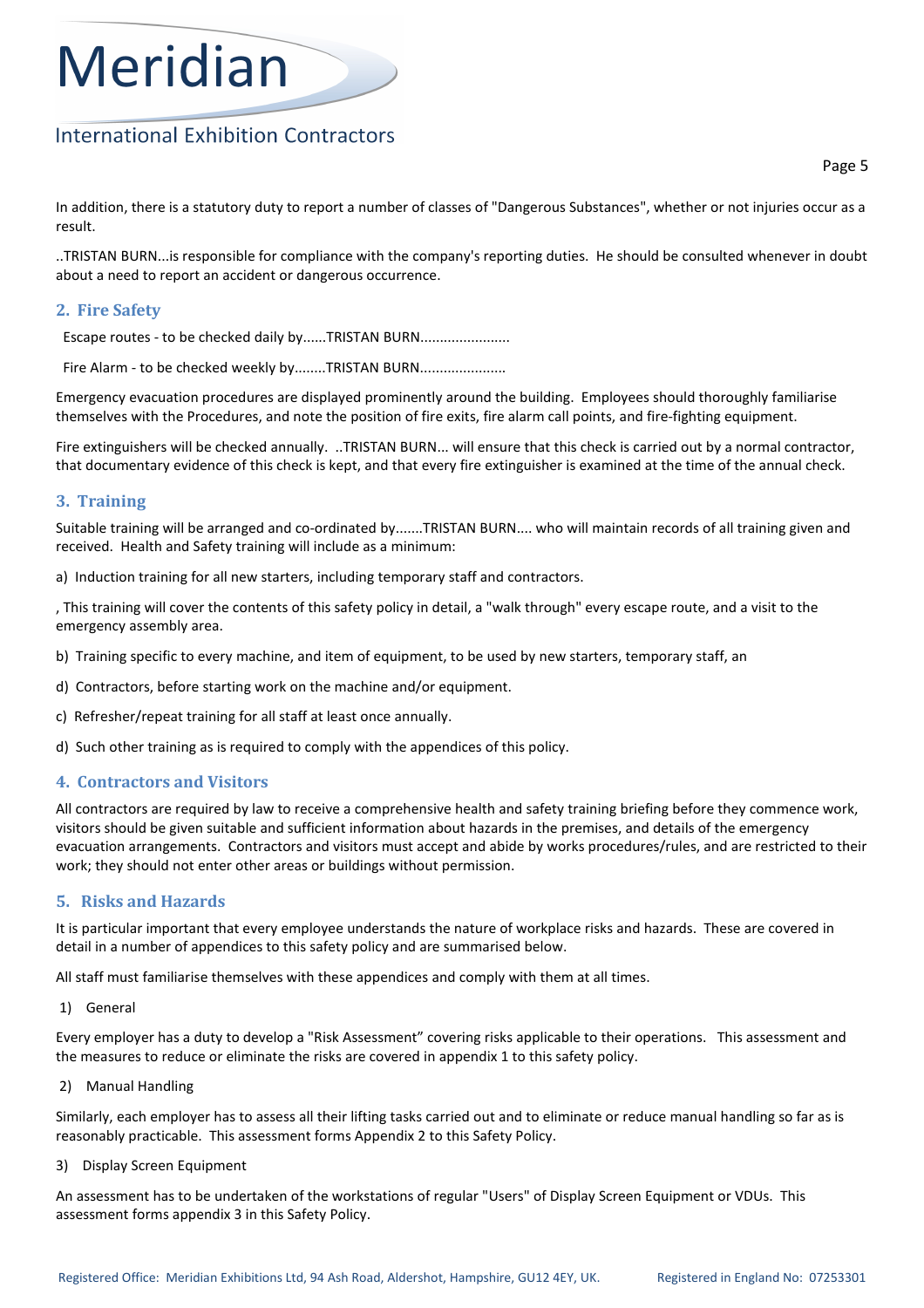# **International Exhibition Contractors**

### 4) Substances Hazardous to Health

The C.O.S.H.H. assessment forms appendix 4 to this policy with a summary of the requirements of C.O.S.H.H. in paragraph 16 below.

# 6. Housekeeping

Maintaining high standards of housekeeping is made more difficult by the variety of material/media used in our operations, and the frequent "rush" jobs called for. There is also a need to store quantities of materials/sets.

All this adds up to a substantial fire load, and emphasises that every effort must be made to keep housekeeping standards high. At the end of each day as much of the work in hand that can be put away, including tools, polishes, glues etc. must be placed in cupboard/suitable storage. Gangways must be 6 feet clear at all times and marked by tape lines.

# 7. Smoking / Eating / Drinking

Smoking, eating and/or drinking are not permitted in the following areas. RESTRICTED OR DANGEROUS AREAS

# 8. Alcohol/Drugs

It is a condition of employment that employees are not permitted to consume alcohol during working hours, this includes lunch and tea breaks, and applies whether at home / office or on site.

Drugs prescribed by a doctor, which might impair an employee's performance, and/or put at risk their own and/or some other person's safety, must be reported to your immediate supervisor. This must be done at the earliest possible time on the first morning of use.

Employees who present themselves for work, but in the opinion of management are under the influence of drink and/or drugs, so as to be a danger to themselves and others, will be sent home.

# 9 Forklift Trucks

Only qualified drivers may operate forklift trucks on site.

### 10 Drivers

All drivers must comply with driver's hour's laws, and observe the required breaks in driving. Holders of HGV licences must undergo medical examinations as required; they must report immediately any change in their medical condition, or any endorsement to, or withdrawal of, their driving licence.

# 11 Breaches of this Safety Policy

Breaches of this Safety Policy constitute a disciplinary offence under your contract of Employment. The nature of the offence will determine the management response. Flagrant disregard of this policy or a breach of serious nature could result in your dismissal.

# 12 Safe Systems of Work

Recognising the importance of clear understanding of all the phases and potential dangers of certain tasks, a "Safe System of Work" has been developed for certain operations covered by "Safe Systems of Work" must follow the "Safe Systems" and take all the precautions called for.

Note that as no hazardous or dangerous equipment is used this section is covered under general training & familiarisation.

# 13 Safety Signs

The Safety Signs Regulations stipulate design and colour for a wide range of safety and safety related signs. These include Safe Conditions, Warning, Prohibition, Mandatory and Fire Fighting Equipment categories. It is a breach of these regulations to display a sign falling within the five categories named, if it does not conform to the style and colour prescribed. No safety sign will therefore be used on our premises which does not conform these regulations. The erection of safety signs can only be authorised by the Management.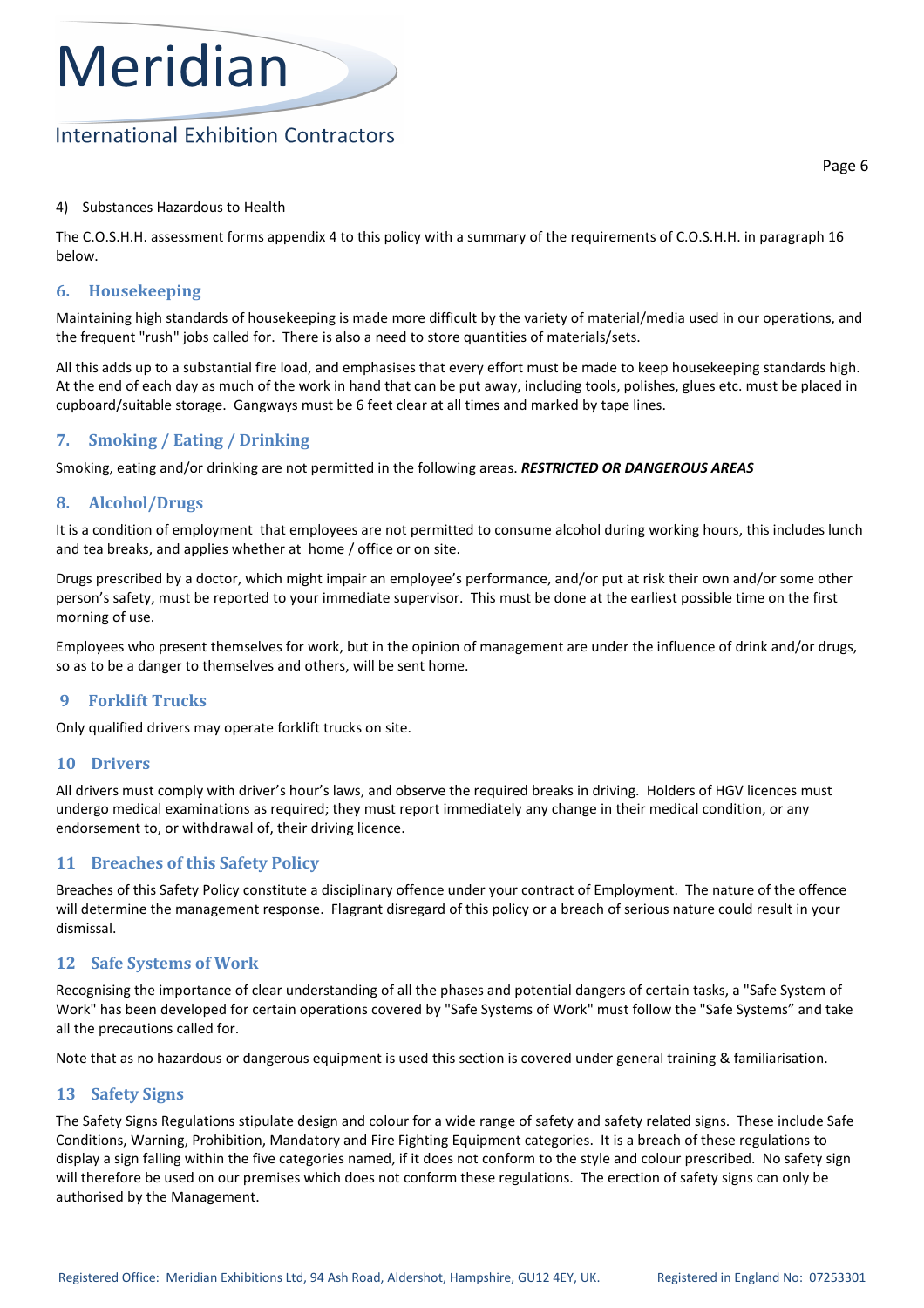# **International Exhibition Contractors**

# 14 Personal Protective Equipment (PPE)

 Whenever necessary, PPE will be issued to employees required to wear/use it for particular operations. Such PPE will be issued free of charge and a record of its kept. It is the duty of every employee issued with PPE, to use it on every occasion specified and to report immediately to their supervisor, any fault in the equipment, any ill-fitting situation or any other reason, which inhibits the use of PPE. Such reports must be made immediately and employee becomes aware of a problem with the PPE issued to them.

# 15 Reporting and Liaison

Part 2 of this policy (Organisation and Responsibilities, Para D, V & vi) calls for employees to report safety concerns. Such concerns will be reported to Mr Christopher McHugh who will respond to each report verbally within 48 hours, to be confirmed in writing within 7 days, with a copy of the written response given to the Managing Director (or other senior management).

# 16 Control of Substances Hazardous to Health

These Regulations were introduced to ensure that no person at work is placed at risk to their health, as a consequence of using substances or carrying out processes.

We have completed a C.O.S.H.H. assessment as required under these regulations - a copy of which forms Appendix 4 to this Safety Policy.

Every employee affected or likely to be affected by the assessment will be properly informed of the hazards that may be presented by the use of hazardous substances, or as a consequence of work processes and of the measures - including the provision of PPE and/or protective clothing that have been taken to mitigate their exposure.

It is the duty of all employees so affected to acquaint themselves with these assessments made and to take the precautions prescribed. It is imperative that No Substance is introduced into company premises or on site, which does not appear on the C.O.S.H.H. assessment. To do so will, besides the possibility of endangering health constitute a serious breach of this Safety Policy. It also exposes the company to official action.

In the event of ANY New Substance being required, application to purchase it must be approved by the Director.

# 17 Electricity at Work

17.1 Statement of intent with regard to Electrical Work

As members of the British Exhibition Contractors Association (BECA) it is our intention to carry out all electrical work to the highest standard, and to comply with the relevant guidance and legislation as described in paragraph 2 of this section.

Where a client requests work to a different standard than that described, this will only be carried out provided that it does not compromise compliance with accepted standards, best practice and relevant legislation.

# 17.2 Regulations and Standards

All electrical installations on stands, features, displays or exhibits shall comply with the following:

(i) Local Authorities

 The regulations and requirement imposed by the local authority having responsibility for the place where the exhibition is being held.

(ii) British Standards Institution

The current edition of British Standard 7671 (EC364) "Requirements for Electrical Installations " (previously institution of Electrical Engineers wiring regulations 18th edition) issued by the British Standards Institution without any amendments thereto.

(iii) Special Requirements

Any special requirements of the Authorities of the Licenser

(iv) Relevant Legislation

The Health & Safety at Work, etc Act 1974 (HASAWA)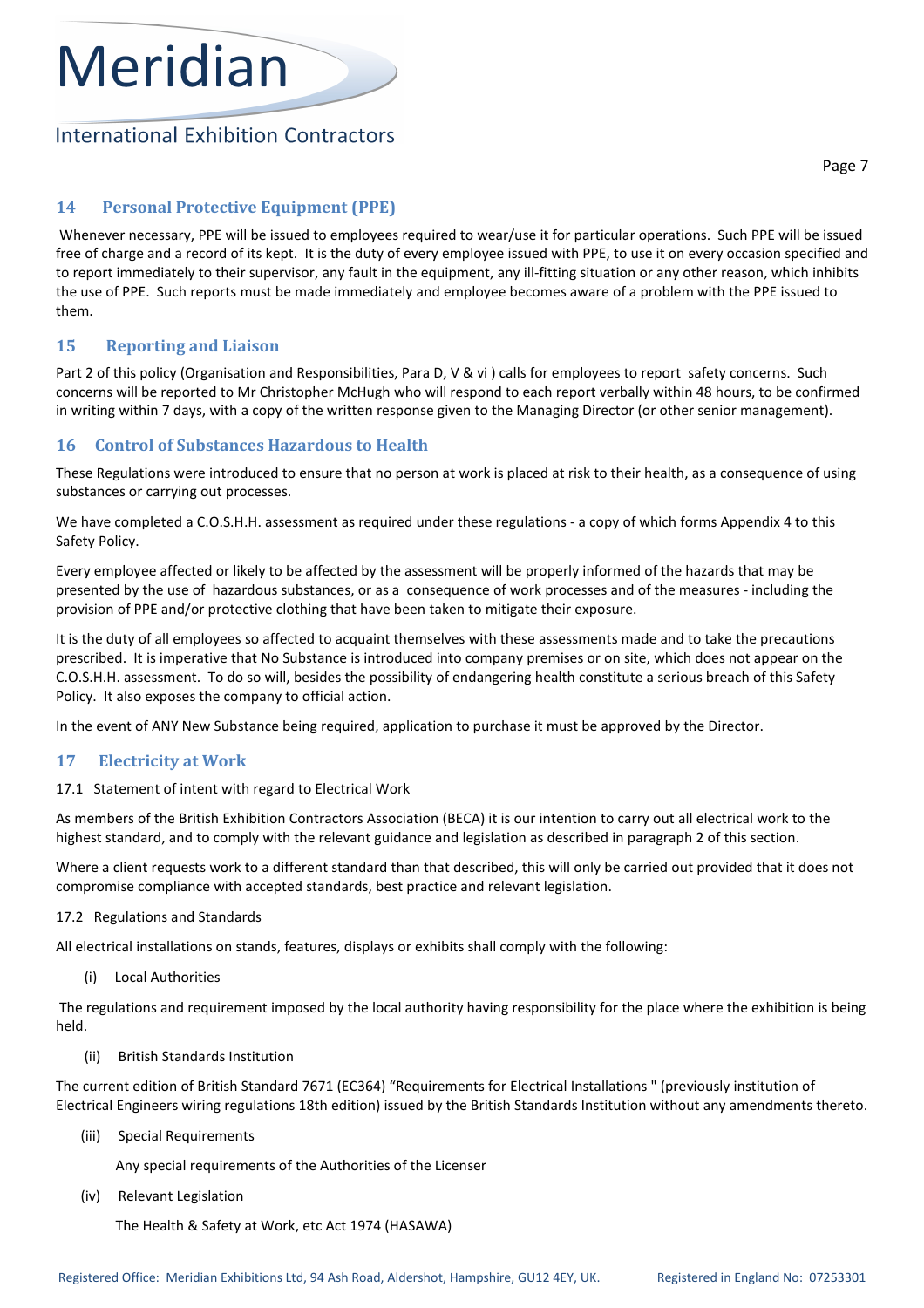# **International Exhibition Contractors**

Page 8

The Electricity at work Regulations 1989

(v) National Association of Exhibition Hall-owners (NAEH)

NAEH Regulations for stand Electrical Installation

#### 17.3 Testing

 When carrying out installation for exhibitions, we undertake to carry out the necessary testing before making an application to the licenser for connection and energising of the installation, and to inform the licensed engineers of any modifications or additions to the approved installation.

Where appliances to be connected to a socket are introduced by us for use in an installation of stand, we shall ensure that the appliance is properly tested.

In respect to all testing matters, we shall meet the requirements of Earls Court Olympia regulation 5.1 - Testing.

### 17.4 Competence

We undertake that only competent persons, suitably qualified as the result of training and experience shall be employed; our staff will possess BECA / EETPU registration, JIB grading or similar.

 In every case we shall provide the licenser or his agent with documentary proof of the qualifications of all the personnel we bring on site.

### 17.5 Floor Ducts and Service Tunnels under Hall Floors

We undertake not to utilise or any way interfere with hall floor ducts and service tunnels, where these exist, unless expressly permitted by the licenser to do so in writing before the commencement of the license period, and then only under the supervision of the licensers engineer.

### 17.6 Main Switchgear and Distribution

We understand and accept the conditions for main switchgear and distribution contained in section 5.4 of the Regulation and Contractors, etc of Earls Court Olympia Ltd. (hereinafter called the "Earls Court Olympia Regulation"), and section E8 of the Royal Borough of Kensington regulations for electrical installations in premises licensed for public exhibitions within the Royal Borough. (Hereinafter called the "RBK Regulations" ).

### 17.7 Earthing

We shall meet the standards in respect to Earthing called for in regulation 0.5 of the NAEH standard regulations, and section E12 of the RBK Regulations.

### 17.8 Electrical Wiring

We shall comply with the most onerous of the standards called for in section 5.6 of the Earls Court Olympia Regulations and Regulation e.5 of the RBK Regulations.

### 17.9 Protection of Wiring

Wiring shall be protected in accordance with section 5.7 of these Earls Court Olympia Regulations.

### 17.10 Local Switches and Outlets

We shall comply with Section 5.8 of the Earls Court Olympia Regulations of Section E29 of the RBK Regulations, whichever is the more stringent.

#### 17.11 Electric Motors

These shall be provided in accordance with the requirements of section 0.9 of the NAEH Regulations.

### 17.12 Guarding of Equipment

We shall ensure that all electrical equipment and exhibits are guarded to the standard demanded in section 10 of the NAEH Regulations and Section E11 of the RBK Regulations.